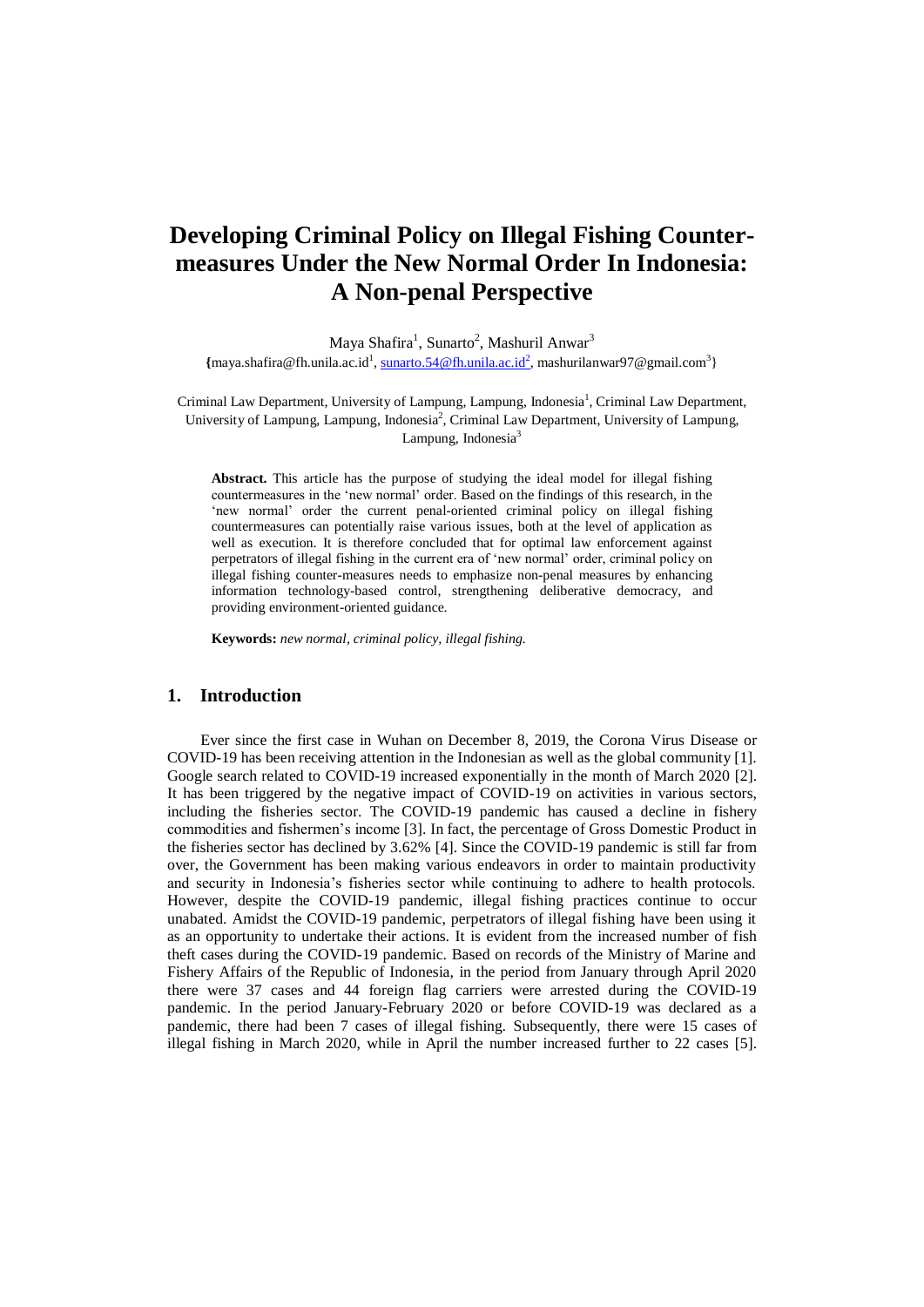Accordingly, the number of illegal fishing cases in Indonesia increased by 428.5% during the COVID-19 pandemic.

The Indonesian government has demonstrated its commitment to take firm measures against illegal fishing practices during the COVID-19 pandemic. Various in-line ministries and institutions have adopted a range of legal policies in order to ensure continuous law enforcement during the COVID-19 pandemic. In the context of judicial process, the Chief Justice of the Republic of Indonesia has issued Supreme Court Circular Letter Number 1 Year 2020 serving as a legal basis for criminal law enforcement during the COVID-19 pandemic. Related to prisoners, on March 24, 2020 the Ministry of Law and Human Rights issued letter Number M.HH.PK.01.01.01-04 concerning the Temporary Suspension of Prisoners' Transfer to Prisons/Correction Centers. Furthermore, the Attorney General's Office of the Republic of Indonesia issued Attorney General's Instruction Number 5 Year 2020 concerning Policy on the Implementation of Functions and Case Handling During the COVID-19 Pandemic within the Public Prosecutors' Office of the Republic of Indonesia.

The adoption of the above specified various policies indicates the Indonesian government's commitment to implementing the *salus populi suprema lex esto* principle*,*  namely that the people's safety is the law of the highest ranking. However, the legal culture of law enforcement in Indonesia at the present time tends to be positivistic, and as such it tends to disregard the law living and developing in society [6]. Due to positivist-oriented law enforcement, many cases are resolved through the criminal justice system (through penal means) [7]. However, law enforcement in Indonesia does not always rely on the penal approach in dealing with crime [8]. At the present time, Indonesia has entered the era of a new order in facing COVID-19, referred to as 'new normal'. In the era of 'new normal' members of society are allowed to conduct their regular activities, however, by adhering to certain health protocols. Similarly, in the era of 'new normal' activities in the fisheries sector need to be conducted as usual. The increase in illegal fishing practices amidst the COVID-19 pandemic poses potential threat on the sustainability of Indonesia's fishery resources. Criminal policy on illegal fishing counter-measures provided for in Law Number 45 Year 2009 *juncto* Law Number 31 Year 2004 concerning Fisheries (hereinafter referred to as the Fisheries Law), primarily uses penal provisions to deal with illegal fishing. Criminal sanctions are provided for in Article 84 to Article 101 setting out the criminal punishment of imprisonment for a maximum of 10 years and a fine of up to IDR20 billion. In the new normal order, such criminal policy needs to be adjusted bearing in mind the limited mobility of law enforcement which has to follow certain health protocols. Accordingly, there is a need for research capable of responding to the challenges of illegal fishing counter-measures in the 'new normal' order. The purpose of this article is to examine the ideal model for criminal policy concerning illegal fishing counter-measures under the 'new normal' order in Indonesia.

# **2. Research Method**

The descriptive qualitative research method with juridical-normative approach has been applied in this research. The juridical-normative approach is used to identify and describe the relevant concepts and theories related to the issue under research [9]. Data used in this research includes secondary data obtained from literature research [10] such as articles, books, laws and regulations issued during the COVID-19 pandemic [11] supported by other authentic literature. The data thus obtained is further subjected to qualitative analysis.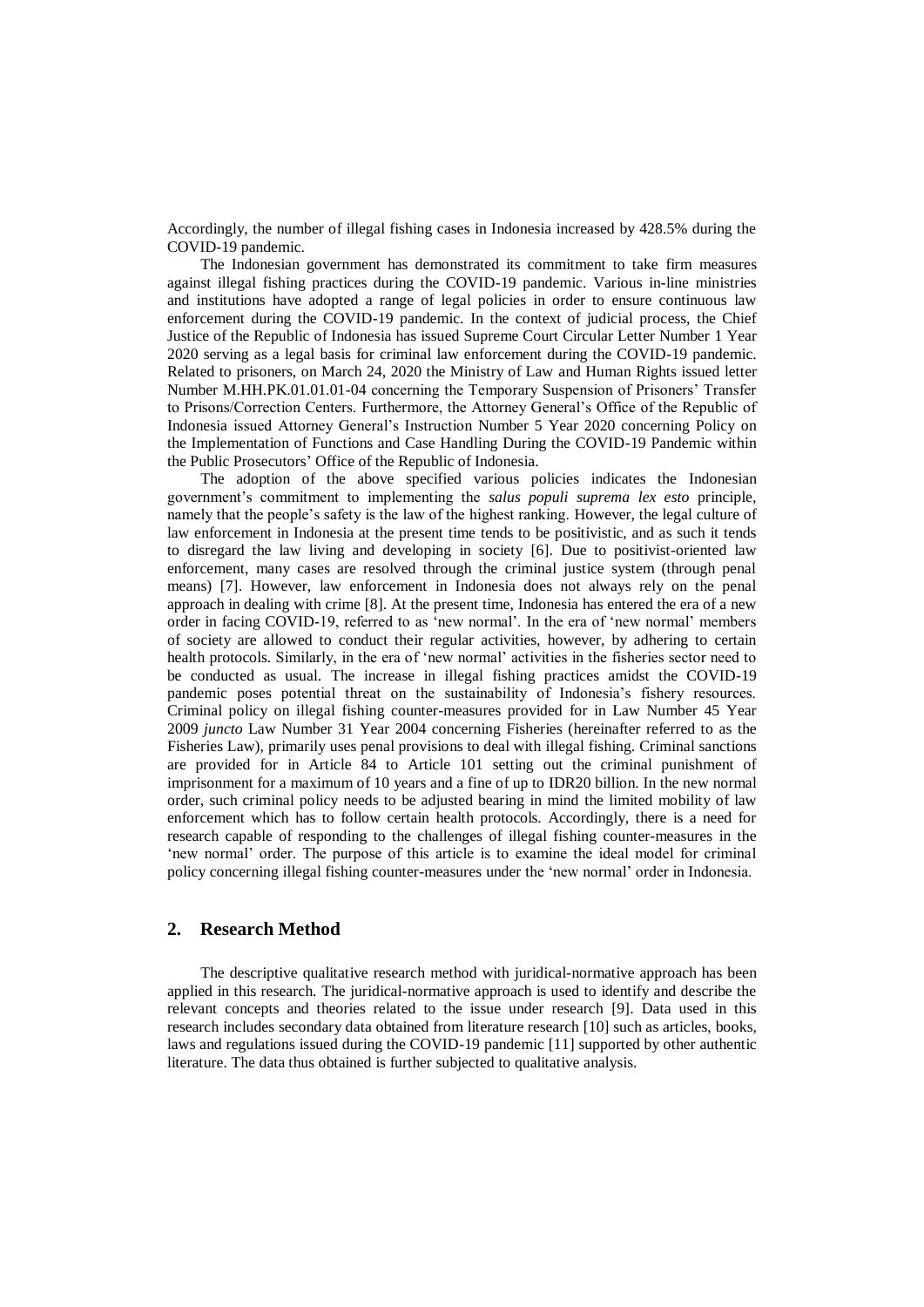## **3. Research Results and Discussion**

#### **3.1 The Urgency of Adjusting Criminal Policy on Illegal Fishing Counter-measures In the 'New Normal' Order**

Criminal policy is essential an integral part of endeavors for social defense and endeavors to materialize social welfare. It can be stated, therefore, that the ultimate goal of criminal policy is social defense for the purpose of achieving social welfare [12].



**Fig 1.** Scheme of criminal policy

Based on the above scheme of criminal policy, criminal counter-measures should be oriented towards achieving the goal of social defense and social welfare. Criminal countermeasures need to take an integral approach, namely striving to strike a balance between penal and non-penal measures. Criminal counter-measures take the penal approach are penal law enforcement policy the implementation of which involves formulation, application and execution [13]. Penal counter-measures put an emphasis on repressive action, while non-penal counter-measures tend to lean towards preventive measures by addressing various causingfactors of criminal acts [14].

Based on several cases of illegal fishing in Indonesia, causes of illegal fishing generally include increased fish consumption, depleted fishery resources, weak supervision, and weak law enforcement [15]. As is the case with crime in general, criminal acts of illegal fishing bring a negative impact on the environment and the state. Illegal fishing is harmful to fish preservation, to the national economy, it damages the environment and marine ecosystem, and it encroaches on Indonesia's sovereignty [16].

The COVID-19 pandemic has created serious conditions causing grave concern in Indonesia. Its negative impact has not been limited to activities in the social and economic sector; it has also affected the justice system, including the process of handling illegal fishing cases. Policy related to judicial process issued during the COVID-19 pandemic has brought an impact on investigation, prosecution and hearing of illegal fishing criminal cases in the court of law. The current criminal policy on illegal fishing counter-measures certainly requires law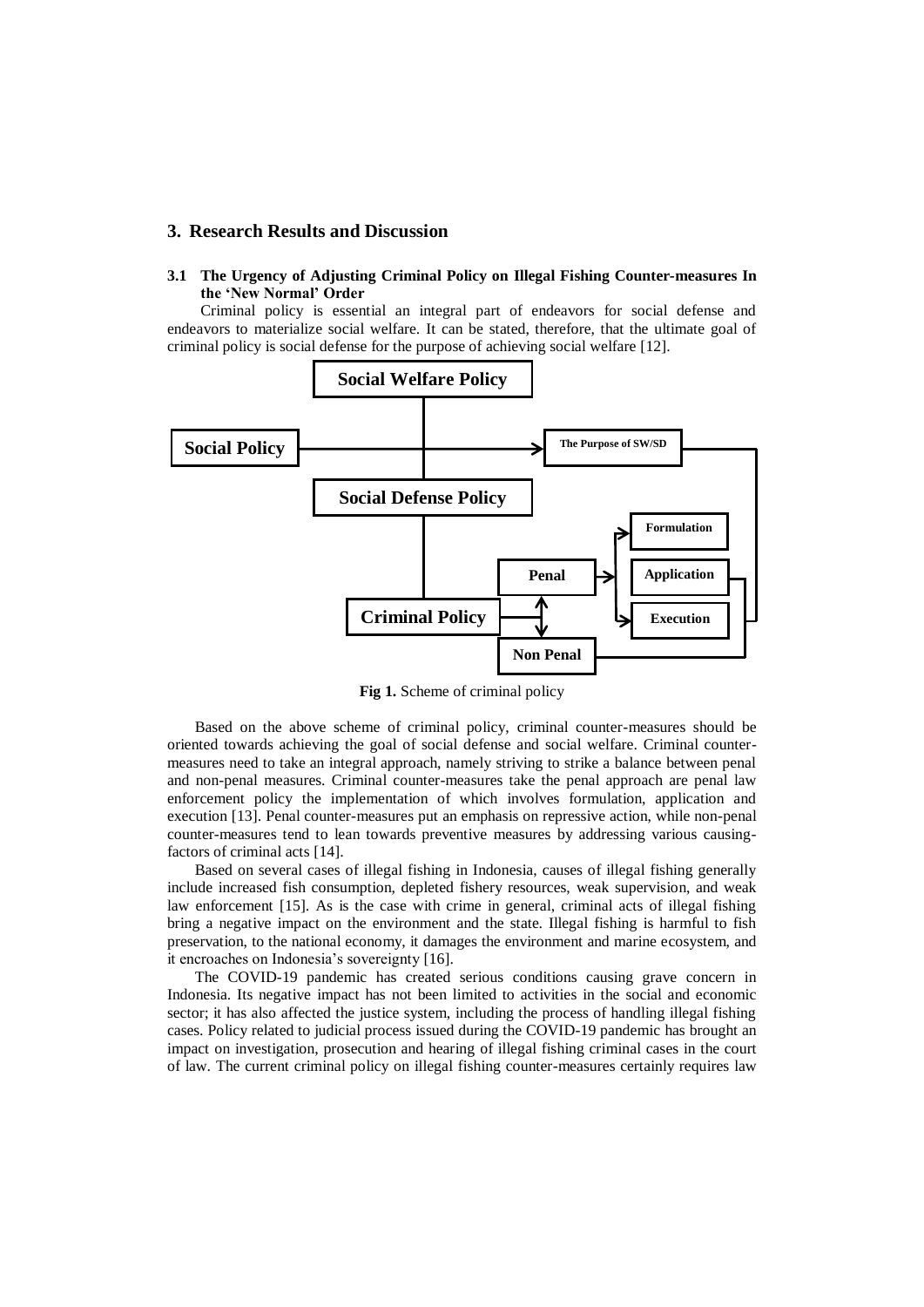enforcers to interact with illegal fishing suspects*.* Fisheries Civil Servant Investigators in particular are facing certain challenges in conducting investigation. During the COVID-19 pandemic, the challenges faced by Fisheries Civil Servant Investigators include having to interact with the crew of foreign flag carriers involved in illegal fishing, limited time frame for investigation, limited time frame for detaining suspects, inadequate capacity of temporary detention centers used to accommodate perpetrators of the criminal act of illegal fishing to comply with health protocol for preventing COVID-19 transmission [5]. The Directorate General of Marine and Fishery Resources Supervision has several temporary detention centers for perpetrators of the criminal act of illegal fishing distributed among several Technical Implementation Units. The maximum capacity of temporary detention centers is up to 100 persons. Under the current COVID-19 pandemic conditions, gathering of crowds is prohibited and beds must be placed at a distance of 1.5-2 meters from one another in temporary detention centers. Such conditions result in decreased capacity, thus leading to over-loading at temporary detention centers [5]. Such overloaded conditions at temporary detention centers are contradictory to the government's policy on physical distancing [17]*,* thus leading to a higher potential risk of COVID-19 transmission [18].

Furthermore, in order to break the COVID-19 transmission cycle, and to avoid the gathering of a larger crowd, the hearing process of illegal fishing cases is conducted virtually, which is referred to as *e-court*. Such e-court hearings have some advantages in summoning the parties, the distribution of the plaintiff's and the defendant's respective responses to arguments [19]. However, since the adoption of Government Regulation Number 21 Year 2020 concerning Large-scale Social Distancing and Presidential Decree Number 11 Year 2020 concerning the Stipulation of Public Health Emergency Situation, the process of virtual hearings has not been optimal. It has been hampered by various impediments, such as human resources, funding, infrastructure and facilities, and the extremely limited skills among people at large in operating media used in virtual hearings [20]. In addition to the above, in the context of the state's responsibility to guarantee the health of people involved in the criminal judicial process, the physical distancing policy is yet to be effective [21].

## **3.2 The Ideal Model of Criminal Policy on Illegal Fishing Counter-measures in the 'New Normal' Order**

Based on the foregoing, penal policy on illegal fishing counter-measures during the COVID-19 pandemic raises several issues, as a result of which the handling of illegal fishing cases is yet to be optimal. When the penal policy fails to bring satisfactory results, the combatting of illegal fishing cases through non-penal policy can become an alternative [22]. In view of the various shortcomings of penal policy on illegal fishing counter-measures during the COVID-19 pandemic, in the current 'new normal' era several non-penal criminal policy models are offered for dealing with criminal acts of illegal fishing, which can be described as follows:

#### **3.3 Optimized Information Technology-based Supervision**

The Fisheries Law provides for fisheries supervision as set out in Article 66 up to and including Article 70. Supervision of the fisheries sector is conducted by fishery controllers, namely civil servants appointed by the minister of an authorized official. By virtue of Article 66B of the Fisheries Law, the working area of fishery controllers includes the fisheries administrative area of the state of the Republic of Indonesia, fishing vessels, fishing ports, and/or other designated ports, fish-drying ports, fishery activity centers, fish hatchery areas, fish cultivation areas, fish processing units, and waterways conservation zones.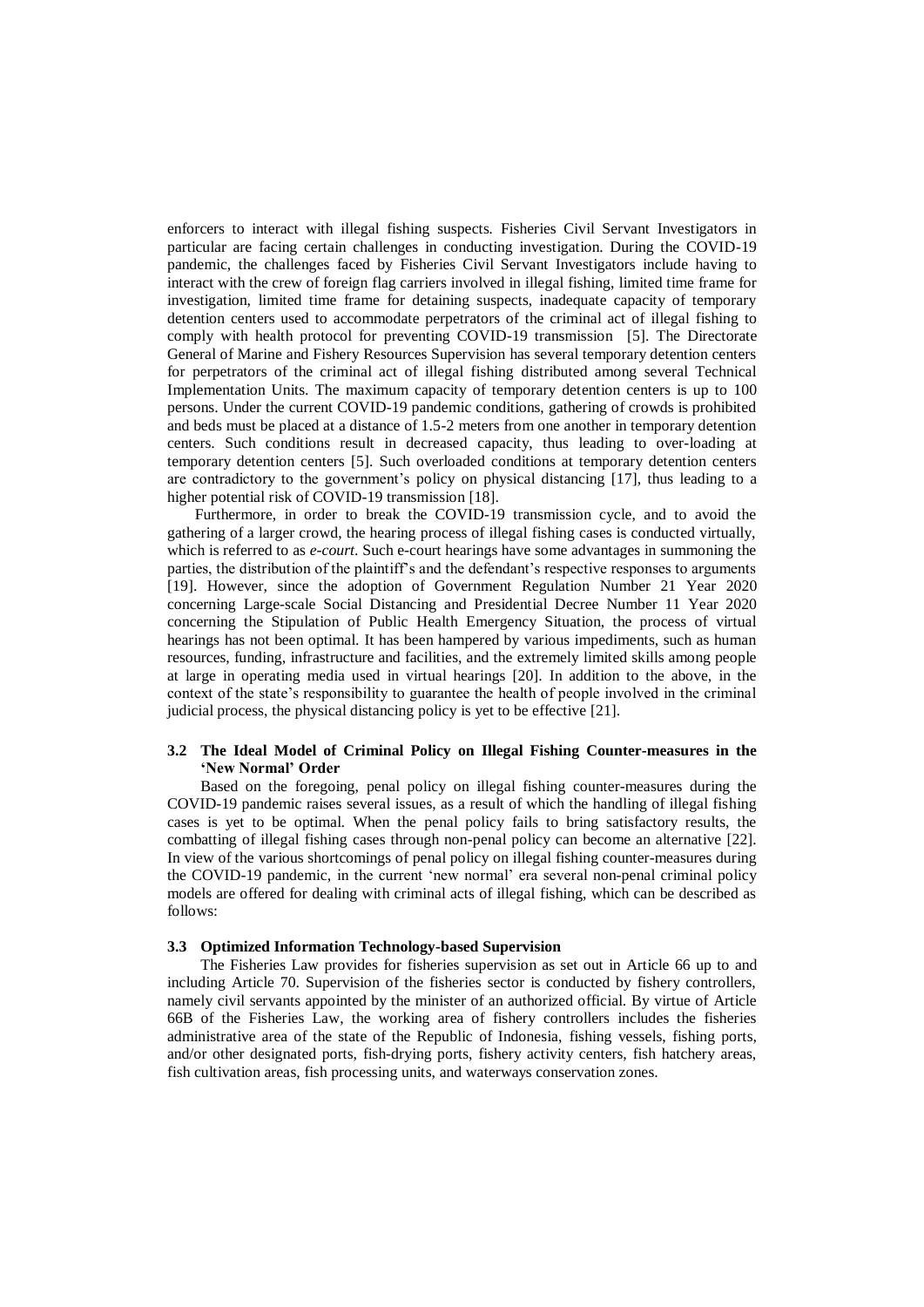At the present time, the Ministry of Maritime Affairs and Fisheries of the Republic of Indonesia has been applying technology for the prevention of various violations in the exploitation of fish resources amidst the COVID-19 pandemic. It has been done in the context of supporting supervision in Indonesia's entire maritime territory. In the center of the said supervision activities has been the fisheries management territory of the State of the Republic of Indonesia (*WPP NRI*) 711 which includes North Natuna Sea, Natuna Regency, the Province of Riau Isles [38]. The purpose of using information technology in supervision is to ensure that local as well as foreign fishermen do not engage in *illegal fishing* practices in Indonesia during the COVID-19 pandemic. In conducting supervision in the North Natuna Sea, the Ministry of Maritime Affairs and Fisheries of the Republic of Indonesia has deployed five vessels, namely KP Hiu Macan 1, KP Hiu 11, KP Orca 2, KP Orca 3, and KP Hiu Macan Tutul 2. All of the above mentioned five patrol vessels are equipped with satellite-based surveillance technology, namely vessel monitoring system (VMS), automatic identification system (AIS), and satellite radars [23].

It is evident from the foregoing that the scope of the fisheries supervision are is still quite limited. Supervision can only be conducted in *WPP NRI* 711, whereas Indonesia possesses as many as eleven *WPP NRI*. It leaves 10 *WPPNRI* unsupervised during the current COVID-19 pandemic, namely WPPNRI 571 covering the waters of the Moluccas Strait and the Andaman Sea; WPPNRI 572 including the waters of the Indian Ocean on the West Sumatra and Sunda Straits side; WPPNRI 573 which includes the waters of the Indian Ocean on the south of Java up to the Southern part of Nusa Tenggara, the Sawu Sea and the Western part of the Timor Sea; WPPNRI 712 which includes the waters of the Java sea; WPPNRI 713 covering the waters of the Makassar Strait, Bone Gulf, the Flores Sea, and the Bali Sea; WPPNRI 714 which includes the waters of the Tolo Gulf and the Banda Sea; WPPNRI 715 which covers the waters of the Tomini Gulf, the Molucca Sea, the Halmahera Sea, the Seram Sea, and the Berau Gulf; WPPNRI 716 which includes the waters of the Sulawesi Sea and in the Northern part of the Halmahera Island; WPPNRI 717 which includes the waters of the Cendrawasih Gulf and the Pacific Ocean; WPPNRI 718 which covers the waters of the Aru Sea, the Arafuru Sea and the Eastern part of the Timor Sea.

For the purpose of preventing illegal fishing practices, the Indonesian government has had ample opportunity to learn from the experience gained in about four months of the COVID-19 pandemic affecting Indonesia for a more optimal surveillance of sea territories. The limited use of information technology in supervising fishery resources poses a challenge to the Indonesian government to find innovative ways in order to continuously safeguard Indonesia's fishery resources against illegal fishing practices amidst the COVID-19 pandemic. In addition to the above, bearing in mind that the COVID-19 pandemic has been used as a momentum by perpetrators of illegal fishing to conduct their activities, resources have become exposed to illegal fishing practices in the 'new normal' order. There has been an increasingly urgent need for innovations in information technology-based surveillance technology, as the modus operandi of criminal acts of illegal fishing are becoming increasingly complex, among other things by switching off vessel position detectors [24]. Therefore, in the context of endeavors for optimizing fishery supervision in the 'new normal' order, information technology-based surveillance innovations have become an absolute necessity. Information technology-based surveillance innovations in the fisheries sector can be introduced at surveillance posts, fishery supervision communication instruments, as well as other surveillance facilities and equipment as required [25].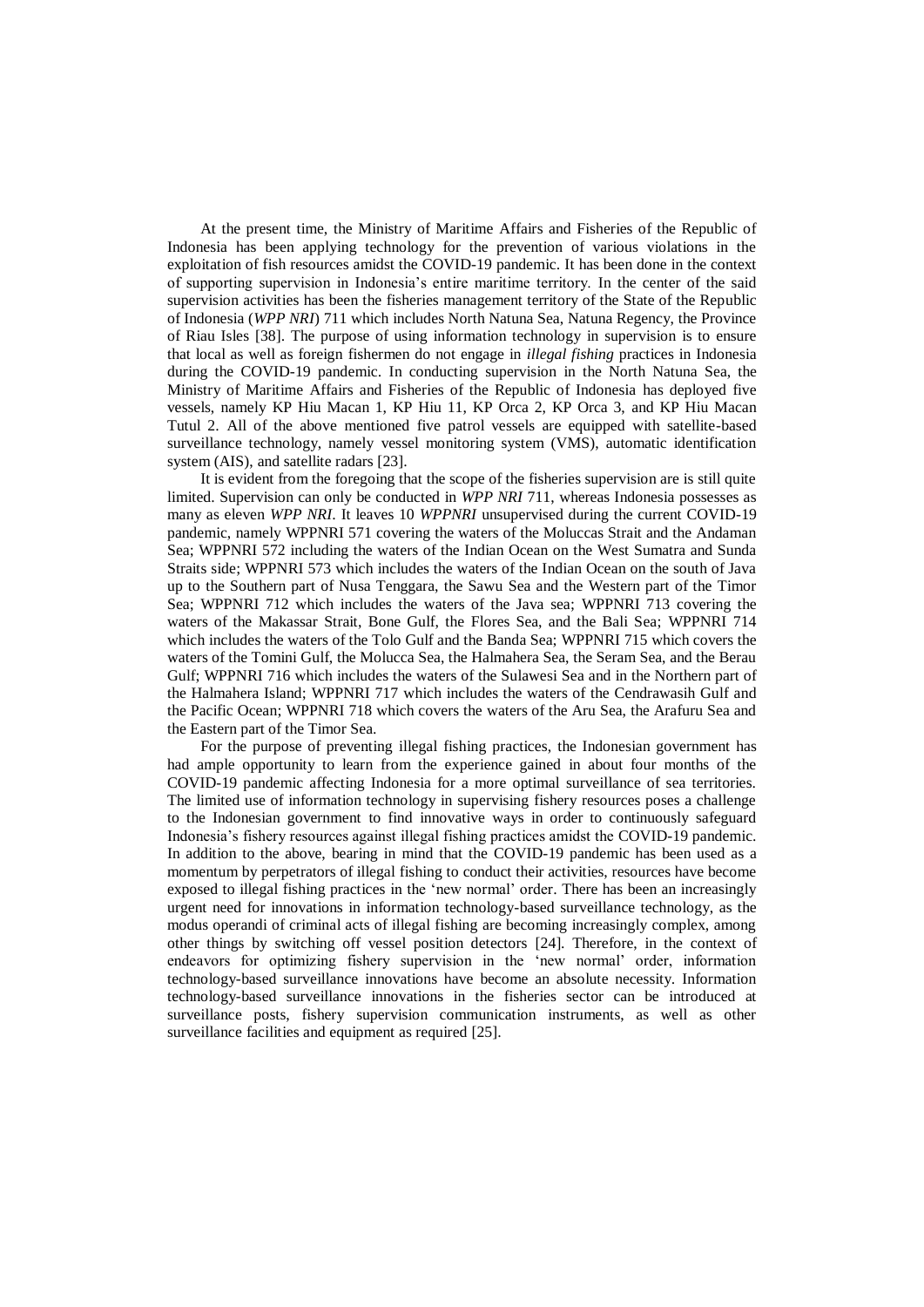#### **3.3.1Strengthening Deliberative Democracy**

The COVID-19 pandemic has changed many activities in life as a nation, including the combatting of illegal fishing. In the face of the 'new normal' order, the government needs to make adjustments in the endeavors against illegal fishing based on non-penal means, among other things by strengthening deliberative democracy. The concept of deliberative democracy has been introduced by Habermas in order to minimize Western rationalism in capitalist-rent society [26]. According to Habermas, when law products are delegated through certain social system networks, reproduction of the law is bound to fall under the authority of those in power [27]. Deliberative democracy is a view according to which places public deliberation by citizens of equal standing as the essence of legitimacy of decision making [28]. Such model of democracy is the opposite of classical-orthodox democracy which always defines democracy in the frame of the aggression of preferences [29]. At the same time, deliberative democracy emphasizes public participation in decision making [30], whereby public participation is the essence of deliberation-based democracy [31].

In the context of illegal fishing counter-measures in the 'new normal' order, deliberationbased democracy is the means of building a mechanism which enables public participation. The Fisheries Law has laid the basis for public participation in the fight against illegal fishing. As set out in the provisions of Article 6 paragraph (2) of the Fisheries Law, the management of fisheries for fishing and fish breeding purposes must take into account customary law and/or local traditional knowledge, as well as participation by the public. However, in the current 'new normal' order, there is a need for a special policy setting out the procedures for public participation in dealing with illegal fishing. A policy which would ensure that in implementing their function, community members continue to uphold health protocols. In the 'new normal' order, community-based illegal fishing counter-measures can be materialized based on the following strategy:

- 1) Enhancing public awareness and knowledge about exploitation of fishery resources in an orderly and accountable manner;
- 2) Imparting knowledge to local as well as foreign national fishermen about state jurisdiction in water territory;
- 3) Optimizing the role of public in supporting supervision of fishery resources by forming supervising community-based groups (POKMASWAS);
- 4) Develop knowledge about the use of fishery resources from an early age;
- 5) Enhance active participation by the young generation in the fight against illegal fishing practices;
- 6) Grant appreciation and reward to community members involved in the fight against illegal fishing.

To date, the Ministry of Maritime Affairs and Fisheries has had community-based programs for the dealing with illegal fishing, namely by forming POKMASWAS. The said activity involves community members through their active involvement in combatting illegal fishing, particularly in conducting supervision. This in view of the fact that the role of the public is an absolute necessity for achieving sustainable and beneficial management of fishery resources [32]. However, in the current 'new normal' order the government needs to strengthen the role of POKMASWAS. In order to ensure that it can maximally fulfill its function in the fight against illegal fishing during this era the POSKAMASWAS needs to be equipped with adequate infrastructure and facilities. In addition to the foregoing, in order to prevent the transmission of COVID-19, POKMASWAS needs to be provided with mitigation and comprehensive education in order to be able to face up to this 'new normal' order.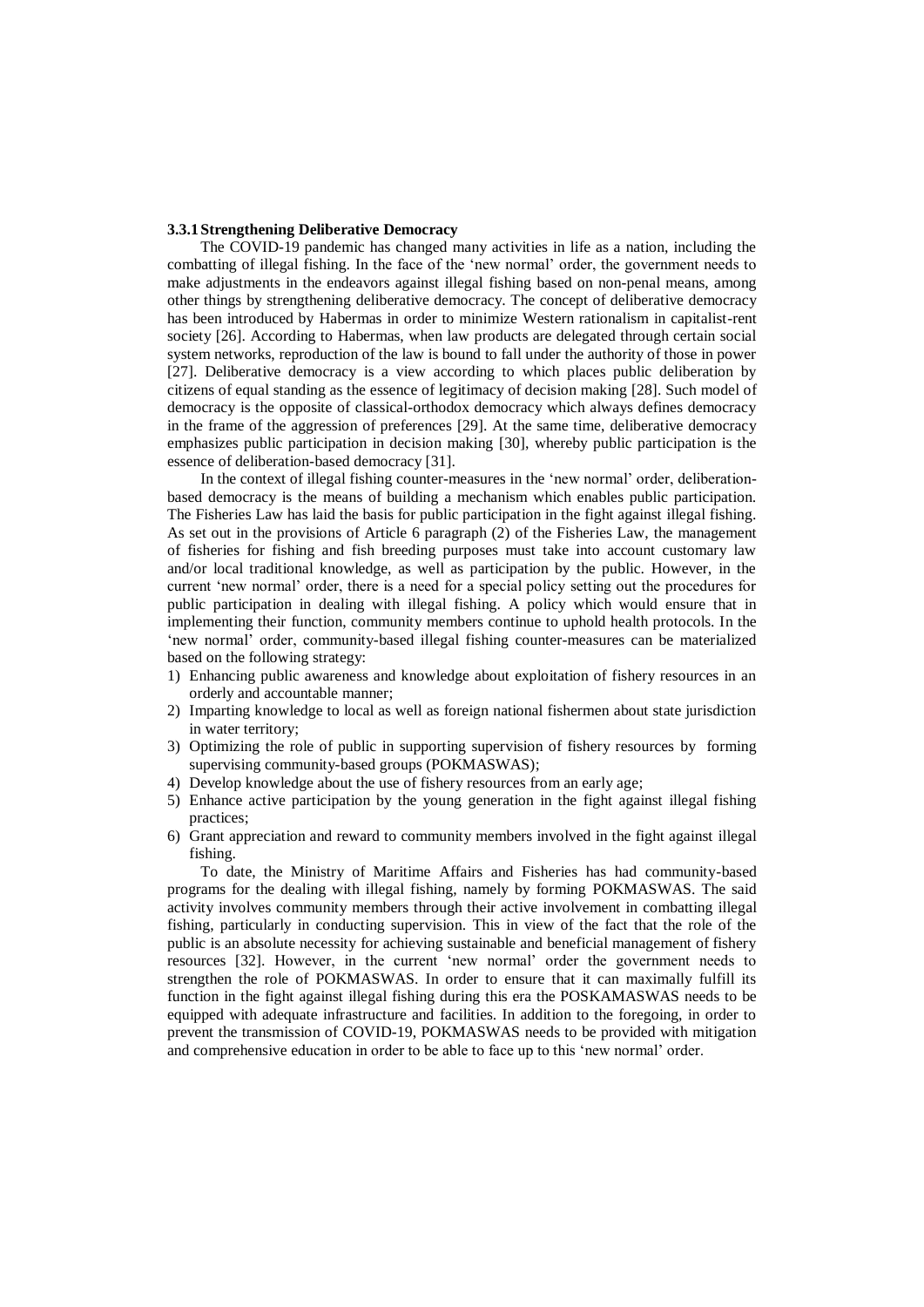#### **3.4 Environment-oriented Guidance**

For the materialization of public welfare, criminal policy needs to be oriented towards protection of the public. In the current 'new normal' order, criminal policy on illegal fishing counter-measures with penal approach is facing various hurdles. Therefore, criminal policy on illegal fishing counter-measures currently provided for under the Fisheries Law needs to be shifted to non-penal measures. Non-penal measures against illegal fishing should entail environment-oriented guidance to perpetrators of illegal fishing, as well as to the criminal justice system. Such guidance can prevent perpetrators of illegal fishing from becoming subject to criminal sanctions. On the other hand, environment-oriented guidance tends to lean towards conservation of the environment due to its being focused on restoring environmental damages caused by illegal fishing. On the other hand, environment-oriented guidance can relieve the criminal justice system from case backlogs occurring due to the legal process which is limited by health protocols.

By providing environment-oriented guidance, non-penal based criminal policy can be implemented with *in-situ* as well as *ex-situ* strategy [33]*. In-situ* strategy consists of fishery resources management and development, securing fishery management zones, development of fish habitat and ecosystem, as well as the development of adequate infrastructure and facilities. At the same time, environment-oriented guidance *ex-situ* consists of guidance and control of illegal fishing, enhancing awareness among perpetrators of *illegal fishing* about the significance of fishery resources, guidance to perpetrators of illegal fishing to become fishery conservation cadres.

Non-penal policy in the form of environment-oriented guidance is a form of prevention and control of illegal acts of *illegal fishing* in the 'new normal' order in Indonesia. Accordingly, the government should not limit its efforts to providing guidance merely by dissemination. [34]. Rather than that, such efforts need to be increasingly focused on intensive guidance through cooperation at the regional, national and international level. In addition to the foregoing, there is a need to induce changes in public perception about activities for the exploitation of fishery resources, whereby the government needs to provide ample space and opportunity to perpetrators of *illegal fishing* to become part of business partnership programs. Such partnership programs can be conducted by involving perpetrators of illegal fishing and companies holding fishery permits. By doing so, former perpetrators of *illegal fishing* conducting their activities in the concession area of the fishery companies concerned become subordinates in fishery business activities. It would create a mutually beneficial relationship to both parties (*win-win solution*), to perpetrators of *illegal fishing* as well as fishery companies.

# **4. Conclusion**

Based on the foregoing discussion of the issue at hand it can be concluded that combatting illegal fishing cases through penal measures during the COVID-19 pandemic is facing various hurdles due to limitations posed by health protocols. In view of various shortcomings experienced by penal policy in combatting illegal fishing during the pandemic, under the 'new normal' order several non-penal policy models are being offered, namely optimizing information technology-based supervision, strengthening deliberation-based democracy, and environment-oriented guidance. Non-penal based criminal policy measures are expected to be able to provide protection and welfare, particularly to fishermen as well as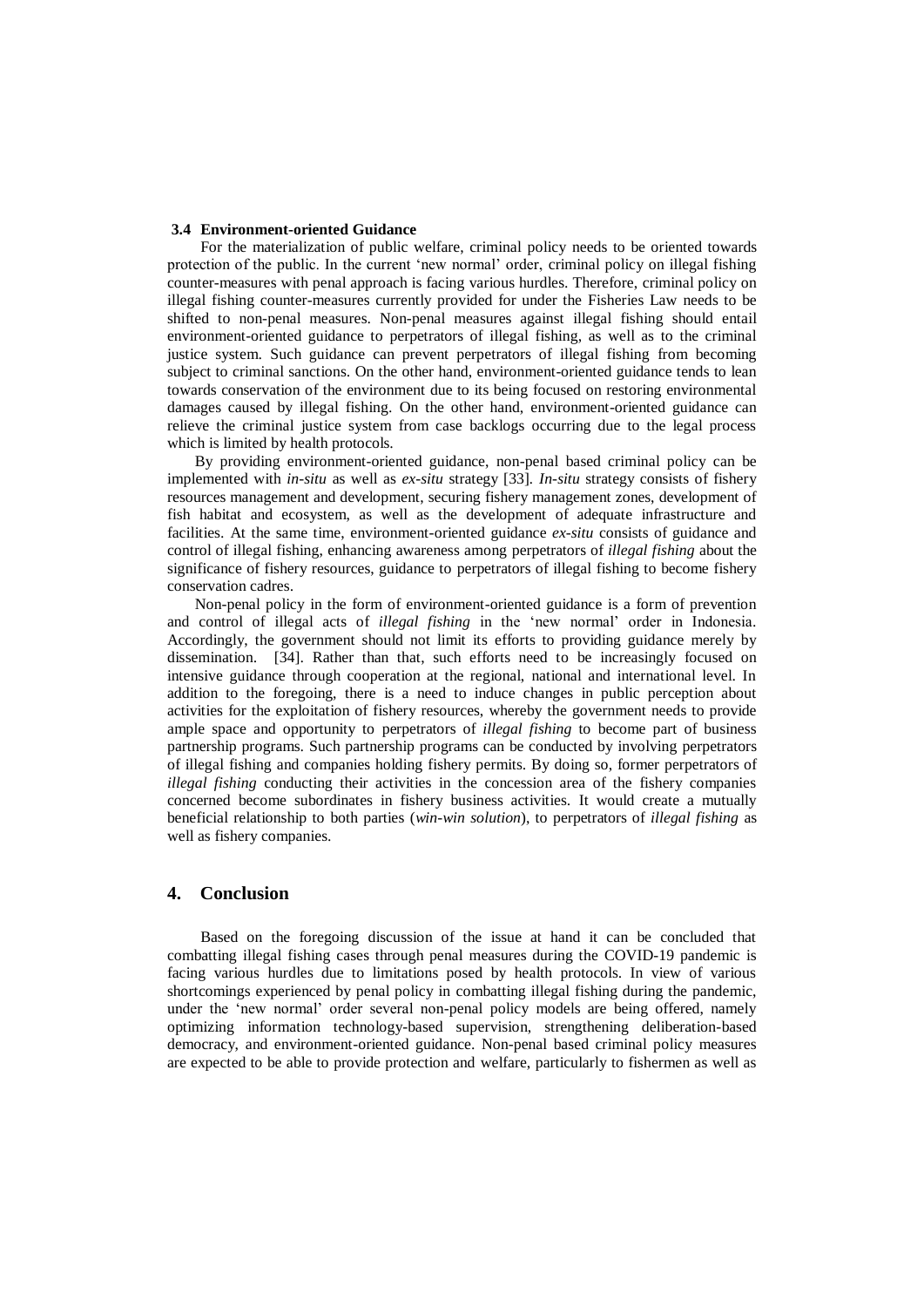legal certainty in dealing with various hurdles in the combatting of *illegal fishing* in the 'new normal' order in Indonesia.

## **References**

[1] Taufik and Hardi Warsono: Birokrasi Baru Untuk New Normal: Tinjauan Model Perubahan Birokrasi Dalam Pelayanan Publik Di Era Covid-19. Vol. 2, pp. 1-18. Dialogue J. Ilmu Administrasu Publik, (2020)

[2] Mukhtar, Saparuddin, K. Y. S. Putri, Maulina Larasati Putri, Marisa Puspita Sary, Vera Wijayanti Sutjipto, S Bekti Istiyanto, and Assyifa Amelia Azzahra: Digital Social Media: Creative Economy Quarantine during the Coronavirus Pandemic.Vol. 2, pp. 416-430. Int. J. Innov. Creat. Change*.* (2020).

[3] Mardhia, Dwi, Neri Kautsari, Lalu Ilham Syaputra, Wahyu Ramdhani, Chandra, and Okta Rasiardhi: Penerapan Protokol Kesehatan Dan Dampak Covid-19 Terhadap Harga Komoditas Perikanan Dan Aktivitas Penangkapan. Vol. 1, pp. 80-87. Indonesian Journal of Applied Science and Technology*.* (2020).

[4] Sari, Deanita: Fenomena Ekonomi Dan Perdagangan Indonesia Di Masa Pandemi Corona Virus Disease-19 (Covid-19). Vol. 4. pp. 81-93. AKTIVA Jurnal Akuntansi Dan Investasi. (2020).

[5] Maronie, Sherief and Rangga Dwi Wahyuputra: Penanganan Tindak Pidana Perikanan Oleh PPNS Perikanan Di Masa Pandemi Covid-19.https://kkp.go.id/djpsdkp/artikel/19429 penanganan-tindak-pidana-perikanan-oleh-ppns perikanan-di-masa-pandemi-covid-19.

[6] Rosidah, Nikmah, Amnawaty, and Rifandy Ritonga: Does the Juvenile Justice System protect Youth Supply chain? Progressive Juvenile Court Judges: Reform of the Juvenile Criminal Justice System in Indonesia through a Socio-Legal Approach supported by PLS-Structural Equation Modeling. Vol. 6, pp. 216-235. International Journal of Innovation, Creativity and Change. (2019).

[7] Sahabuddin, S: Reorientasi Kebijakan Kriminal Dalam Menyelesaikan Kasus Ringan (Dari Due Process Model Ke Reintegrative Model). Vol. 14, pp. 162-175. Jurnal Dinamika Hukum. (2014).

[8] Anggaraeni, Leni, and Hilal Ramdhani: Pencegahan Money Politik dalam Pemilihan Umum Melalui Penguatan Kebijakan Penal. Vol. 4, pp. 59-68. Jurnal Komunikasi Hukum. (2018).

[9 ]Rosidah, Nikmah, Amnawaty, and Rifandy Ritonga: Progressive Juvenile Court Judges: Reform of the Juvenile Criminal Justice System in Indonesia through a Socio-Legal Approach. Vol. 5, pp. 753-768. International Journal of Innovation, Creativity and Change. (2019).

[10] Maroni, Sopian Sitepu, and Nenny Dwi Ariani: Humanistic Law Enforcement As The Application Of The Value Of Justice, Expediency And Legal Certainty Based On Pancasila. Vol. 22, pp. 1-6. Journal of Legal, Ethical and Regulatory Issues. (2019).

[11] Sartika Saimima, Ika Dewi and Noviansyah: Model Persuasif Edukatif Bagi Masyarakat Untuk Mendukung Program Asimilasi Dan Integrasi Bagi Narapidana Anak Pada Masa Pandemi Covid-19. Vol. 3, pp. 51-56. RES JUDICATA. (2020).

[12] Suharto: Analisis Kebijakan Publik Panduan Praktis Mengkaji Masalah dan Kebijakan Sosial. Bandung: Alfabeta. (2005).

[13] Sitepu, Sudirman: Penanggulangan Kejahatan Melalui Kebijakan Kriminal. Vol. 8, pp. 325-335. Syiar Hukum. (2006).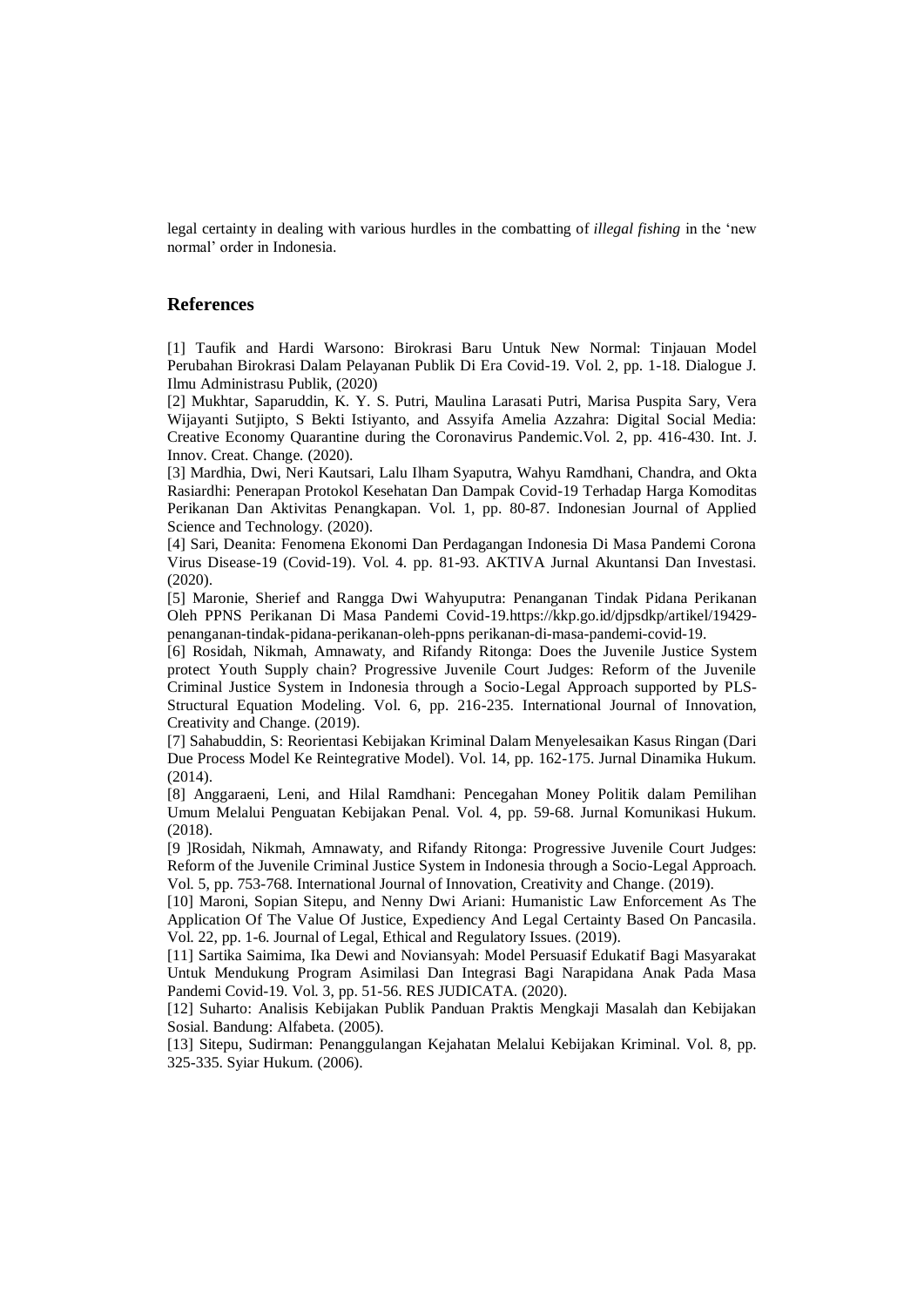[14] Mulyadi, Mahmud: Criminal Policy: Pendekatan Integral Penal Policy dan Non-Penal Policy dalam Penanggulangan Kejahatan Kekerasan. Medan: Pustaka Bangsa Press. (2008).

[15] Jaelani, Abdul Qodir and Udiyo Basuki: Illegal Unreported and Unregulated (IUU) Fishing: Upaya Mencegah dan Memberantas Illegal Fishing dalam Membangun Poros Maritim Indonesia. Vol. 3, pp. 176–180. Supremasi Hukum. (2014).

[16] Damanik, Riza, and Budiati Prasetiamartati: Menjala Ikan Terakhir (Sebuah Fakta Krisis di Laut Indonesia). Jakarta: WALHI. (2008).

[17] Indriaswari Susanto, Adelia Rachma, Antonius Havik Indradi, Aqshal Muhammad Arsyah, Cora Kristin Mulyani, Kevin Daffa Athilla, Muhammad Hamzah Al Faruq, Muhammad Rayhan, Natalische Ramanda R.A, and Shafira Dinda: Kajian Politik Hukum Pemerintah dalam Penanganan Pandemi Covid-19. Dewan mahasiswa Justicia Fakultas Hukum UGM. (2020).

[18] Hidayat, Risyal Hardiyanto : Langkah – Langkah Strategis Untuk Mencegah Pandemi Covid-19 Di Lembaga Pemasyarkatan Indonesia. Vol. 9, pp. 43-55. Jurnal Pendidikan Kesehatan. (2020).

[19] Anggraeni, R. D: Wabah Pandemi Covid-19, Urgensi Pelaksanaan Sidang Secara Elektronik. Vol. 4, pp. 7-12.*'ADALAH*. (2020).

[20] Lumbanraja, Anggita Doramia: Perkembangan Regulasi Dan Pelaksanaan Persidangan Online Di Indonesia Dan Amerika Serikat Selama Pandemi Covid-19. Vol. 2, pp. 46-58. Jurnal Crepido. (2020).

[21] Ristyawati, Aprista: Efektifitas Kebijakan Pembatasan Sosial Berskala Besar Dalam Masa Pandemi Corona Virus 2019 oleh Pemerintah Sesuai Amanat UUD NRI Tahun 1945. Vol. 3, pp. 240-249. Administrative Law & Governance Journal. (2020).

[22] Firmansyah, Arif, and Euis D. Suhardiman: Build Politics Criminal in the Coal Mining to Welfare of Public through Means of Non-Penal. Vol. 9, pp. 293-309. Fiat Justisia. (2015).

[23] Ambari, M: Perlindungan Laut Indonesia di Tengah Wabah COVID-19. https://www.mongabay.co.id/2020/04/29/perlindungan-laut-indonesia-di-tengah-wabah-covid-19/. (2020).

[24] Azkia, Arifah: Illegal Fishing Kembali Beraksi di Tengah Pandemi. https://fokusberita.id/illegal-fishing-kembali-beraksi-di-tengah-pandemi-opini-arifah azkia/. (2020).

[25] Naim, Armain: Pengawasan Sumberdaya Perikanan Dalam Penanganan Illegal Fishing Di Perairan Provinsi Maluku Utara. Vol. 3, pp. 1-14. Jurnal Ilmiah Agribisnis Dan Perikanan. (2010).

[26] Fatkhurohman: Mengukur Kesamaan Paham Demokrasi Deliberatif, Demokrasi Pancasila Dan Demokrasi Konstitusional. Vol. 4, pp. 37-58. *Jurnal Konstitusi*. (2011).

[27] Haliim, Wimmy: Demokrasi Deliberatif Indonesia: Konsep Partisipasi Masyarakat Dalam Membentuk Demokrasi Dan Hukum Yang Responsif. Vol. 42, pp. 19-30. Masyarakat Indonesia. (2016).

[28] Muzaqqi, Fahrul: Diskursus Demokrasi Deliberatif Di Indonesia. Vol. 3, pp. 123-139. Jurnal Review Politik. (2013).

[29] Prasetyo, Antonius Galih: Menuju Demokrasi Rasional: Melacak Pemikiran Jürgen Habermas tentang Ruang Publik. Vol. 16, pp. 95-186. Jurnal Ilmu Sosial Dan Ilmu Politik. (2012).

[30] Dryzek, John S: Deliberative Democracy and Beyond: Liberals, Critics, Contestations. new york: Oxford University Press. (2000).

[31] Faedlulloh, Dodi, Retnayu Prasetyanti, and Indrawati: Initiating Deliberative Democracy-Based Public Space: A Study on Dynamic Management of Child-Friendly Integrated Public